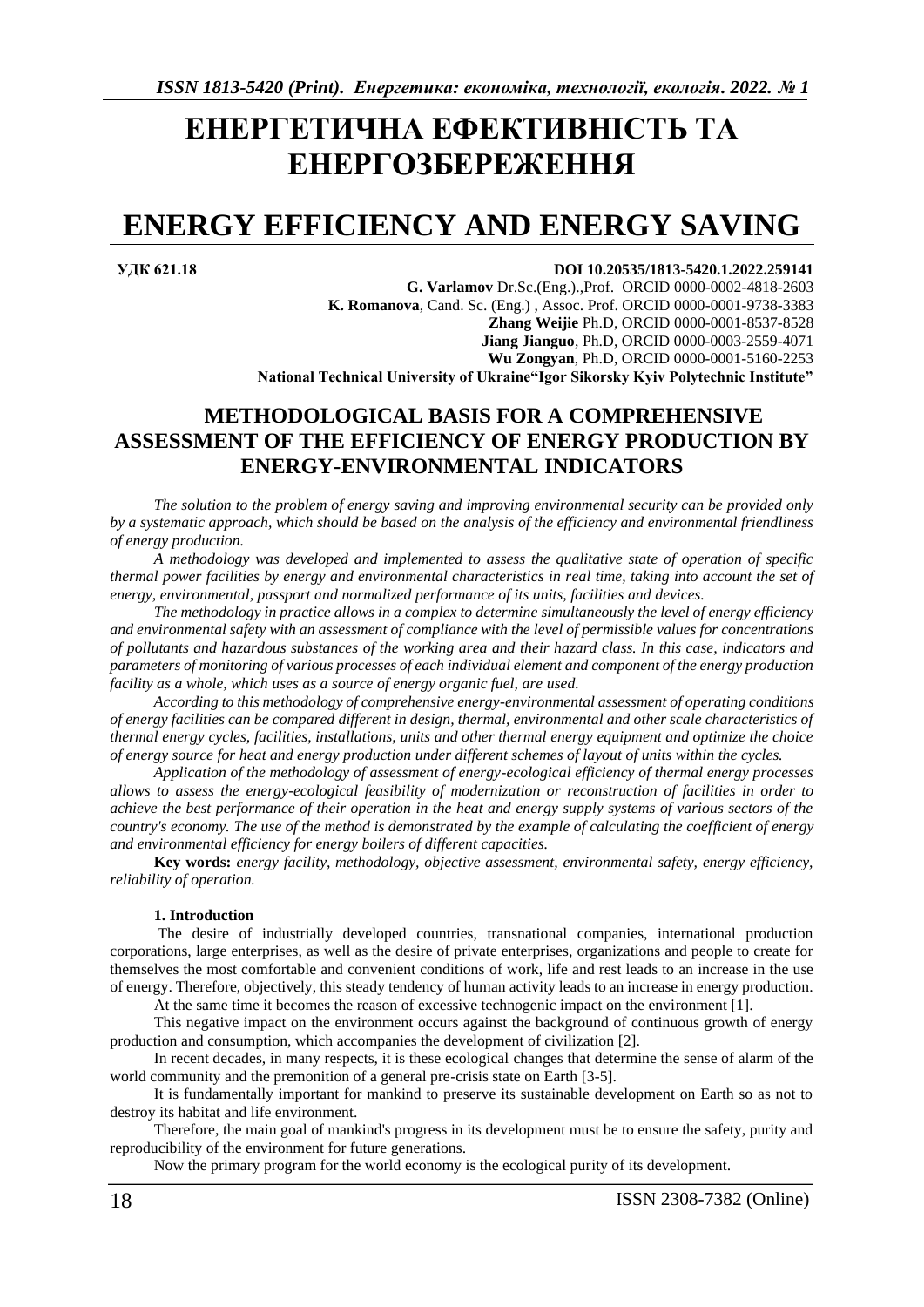#### **2. Literature Analysis and Problem Statement**

Parameter monitoring systems in which such point values are entered for control allow to estimate the real state of the equipment for further operation, significantly reduce the costs of maintaining the facility in working order due to timely scheduled repairs and equipment renovation, optimize technological processes, increase the reliability of energy production on the basis of implementation of optimal loading, and improve operational safety by reducing the probability of sudden uncontrolled equipment failures and emergencies, to extend the operating life of equipment, etc. [6,7].

Based on the results of these data the assessment of the real technical condition of the equipment, the suitability and operability of the facility, assesses the possibility of further operation or the need for restoration and renovation, as well as assesses the level of opportunities to improve the set of indicators through the use of modern innovative technologies and equipment with improved safety and operational capability of the energy facility [8,9].

To date, there is no comprehensive approach to solving these issues, but in accordance with the main provisions of the Energy Strategy of Ukraine for the period up to 2035 "Security, Energy Efficiency, Competitiveness" energy intensity of gross domestic product (GDP) based on large-scale energy saving and energy efficiency by increasing the use of its own fuel and energy resources (FER), increasing the level of energy independence of the state, modernization and renewal of fixed assets using modern equipment and technologies with a high level of energy efficiency and environmental safety, creating conditions for the expulsion of the global system for monitoring the state of atmospheric air. However, this requires a qualitative and far-sighted assessment and analysis of the real situation in the country's fuel and energy complex [10-11].

There is an objective need for the development and implementation of such a methodology for a comprehensive energy and environmental assessment of the operation of existing and design of new heat and power facilities (feasibility study), which should reveal the possibilities of understanding and the need to address the three main goals of the country's energy policy:

- increasing the energy and environmental safety of energy production;

- reduction of harmful environmental impact on the environment due to increased efficiency and environmental cleanliness of the use of energy resources;

- increasing the competitiveness of enterprises by reducing the specific energy consumption and the cost of gross emissions of harmful substances and environmental fines for exceeding real emissions in comparison with the established environmental standards.

#### **3. The purpose and objectives of the study**

The purpose of this study is to develop the theoretical foundations for conducting a comprehensive energy and environmental assessment (EEA) of the state of operation of an energy facility to determine the possibilities and measures to improve the efficiency of energy consumption of primary energy resources, increase the potential for energy saving while increasing the level of environmental safety of energy production for the environment.

The research objectives are:

analysis of a set of indicators, parameters, quantities and characteristics, the processing of which according to a certain algorithm will allow obtaining a capacious comprehensive assessment of the state of operation of installations, units, mechanisms and other equipment and the facility as a whole, taking into account the level of energy efficiency and environmental indicators of influence on the atmospheric air;

- development of the foundations of the algorithm for the implementation of a comprehensive energy and environmental assessment of the quality of operation or design of new energy facilities for their commissioning;

- development of a methodology and mathematical description for determining the coefficient of energyenvironmental assessment (CEEA) of the state of heat-and-power facilities and equipment and comparing it with exemplary values;

- conducting energy-environmental assessments of the state of its operation on the actual TPF with the determination of the CEEА values and the development of measures to improve its performance..

In order to successfully solve these problems, preliminary studies of existing methods and criteria of energy technology efficiency developed by various authors were conducted [12-15].

However, the criteria and characteristics described in these works are descriptive in nature using probabilistic estimates, which complicates their application in specific cases on specific units and in specific installations. Their use in practice is associated with the need to preliminary establish certain relationships with various quantities, which may have different values for different units in different conditions and can change over time, are not enshrined in normative and legislative terms, and it is difficult to evaluate and apply them in working modes of operation.

Therefore, the paper presents a material and methodology that has a logical and analytical relationship, when using which it is possible to scientifically and clearly analytically obtain the numerical values of the CEEA of the state of heat power facilities and equipment and compare it with the exemplary values of high-quality operation of similar by the capacity and purpose of objects.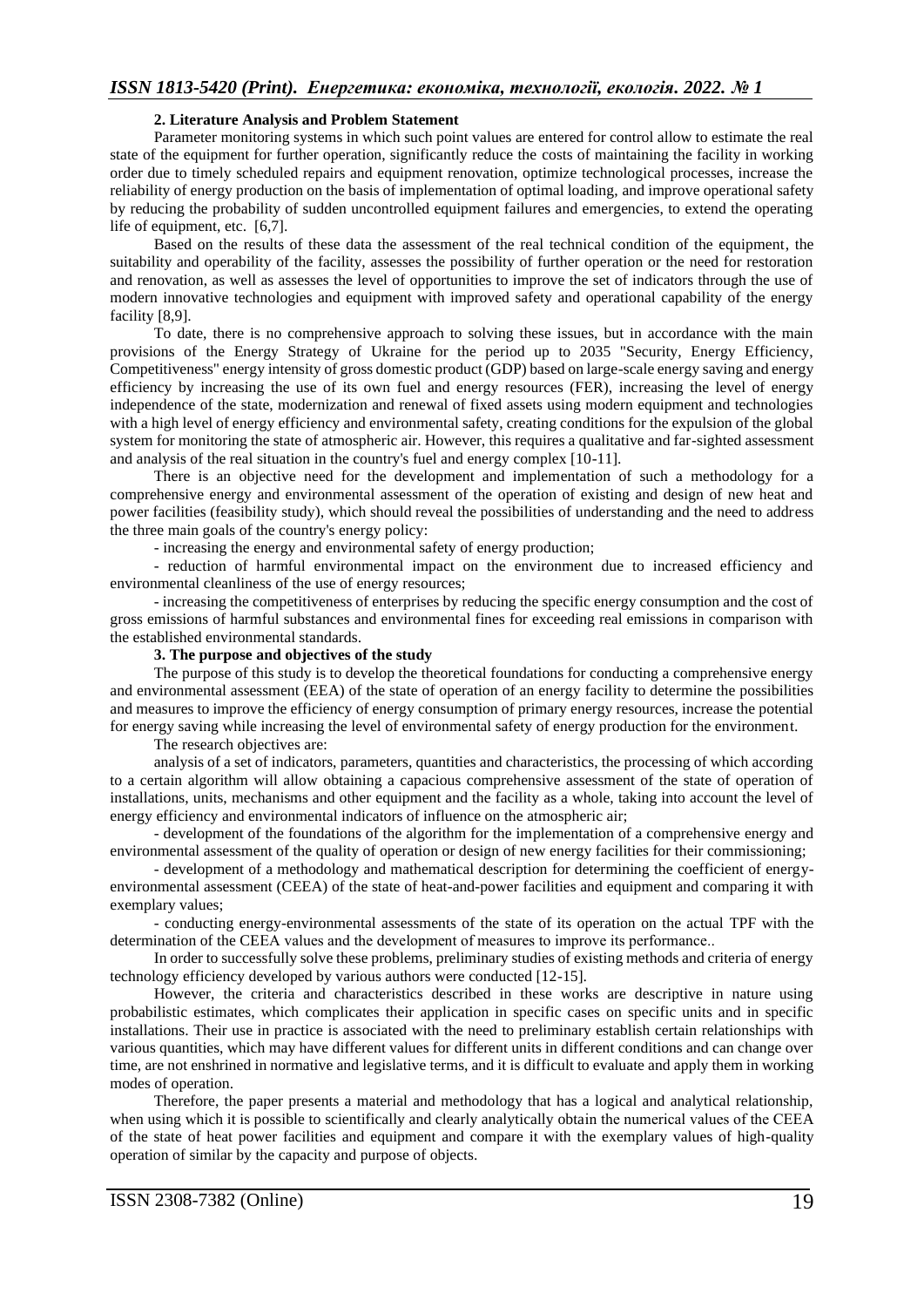#### **4. Rationale for the need and purpose of the energy-environmental assessment of the thermal power facility operation**

The problem of a comprehensive assessment of the quality of energy production with high indicators of environmental safety and energy efficiency is that it is necessary to disclose the relationship of factors and indicators of the energy-environmental direction, to analytically describe their relationship and justify the development of such a characteristic, coefficient or criterion that characterizes the operating conditions of a feasibility study for complex connections.

It is necessary to take into account that the parameters, values and performance indicators used must be objective, their receipt must be confirmed by a clear parametric identification [16,17]. And the values of specific concentrations of harmful emissions of toxic and greenhouse gases must meet international standards [18, 19].

It is known that there is a close connection and proportional dependence of environmental indicators with the technical characteristics of energy processes of converting types of energy along the "chain" (chemical into thermal, thermal into electrical, etc.).

EEA is a simultaneous comprehensive examination of a heat and power facility with the establishment, using factors and indicators of environmental friendliness and efficiency of energy production and energy saving potential, taking into account the impact of this facility on the environment at the time of operation and environmental consequences after its shutdown for a long period or closing [20].

Energy and environmental monitoring is the basis for obtaining objective information on the conditions and performance of the feasibility study for a long period [21].

The implementation of systemic observations of the state of energy facilities, systems and territories, including energy and environmental control and forecasting changes and the development of sound recommendations for making managerial and organizational decisions on compliance with environmental safety requirements [22] guarantee the development and obtaining of an objective and qualitative assessment of the work of a specific feasibility study with the ability to develop recommendations to improve the performance of its operation.

The goal of energy and environmental management is the reasonable use of the results of EEA to characterize the quality of management and operation of a heat and power facility with the determination of the possibilities of permanently increasing the level of energy efficiency and environmental safety of energy production and assessing the achievement of the highest possible values.

In order for EEA to give an effective result, it is necessary to apply adequate criteria, which represent an appropriate system and interrelation of factors, parameters and indicators of the energy-ecological direction.

Among the existing indicators of environmental hazard, a special place is taken by the universal specific indicator introduced by the authors of [20] and characterizes the environmental safety  $g_i$  (kW/ mg) of a unit or a whole energy facility and shows the amount of useful energy (kW g or Gcal), which is produced per unit (mg) of harmful emissions into the environment. The use of this indicator makes it possible to objectively assess the effectiveness of the influence of various factors: thermodynamic, fuel, technological, operational [20] on the process of energy production.

Comprehensive EEA of indicators of energy and environmental conditions of operation. The feasibility study is based on the implementation of previous energy and environmental measures, namely: energy and environmental expertise and certification.

Taking into account all the heat and power equipment operating at the facility, based on the results of the examination, an energy-ecological passport of the heat power facility is drawn up [23], which includes the main indicators of TPF operation.

The introduction of an energy-ecological passport at each TPF makes it possible to create conditions for constant and high-quality control over the state of operation and the level of environmental cleanliness [24], to ensure a prompt response to emergency situations and to organize the implementation of appropriate measures to increase the level of environmental safety and energy efficiency on the basis of periodic integrated energy efficiency. environmental audit and continuous monitoring of the state of operation of the facility.

At the same time, when carrying out the EEA of a heat power facility according to this developed method, it is necessary to adhere to certain rules and principles:

fixation of objective values and parametric identification of all main technological parameters, taking into account harmful emissions and the negative impact of the power facility on the environment and human health;

application of a system of universal specific energy and environmental indicators to assess the state of operation of power facilities;

− application of regulatory methods to identify indicators of harmful emissions of carbon monoxide CO, nitrogen oxides NOx, sulfur dioxide SO2, benzapirene, vanadium oxide and other ingredients for various types of power facilities;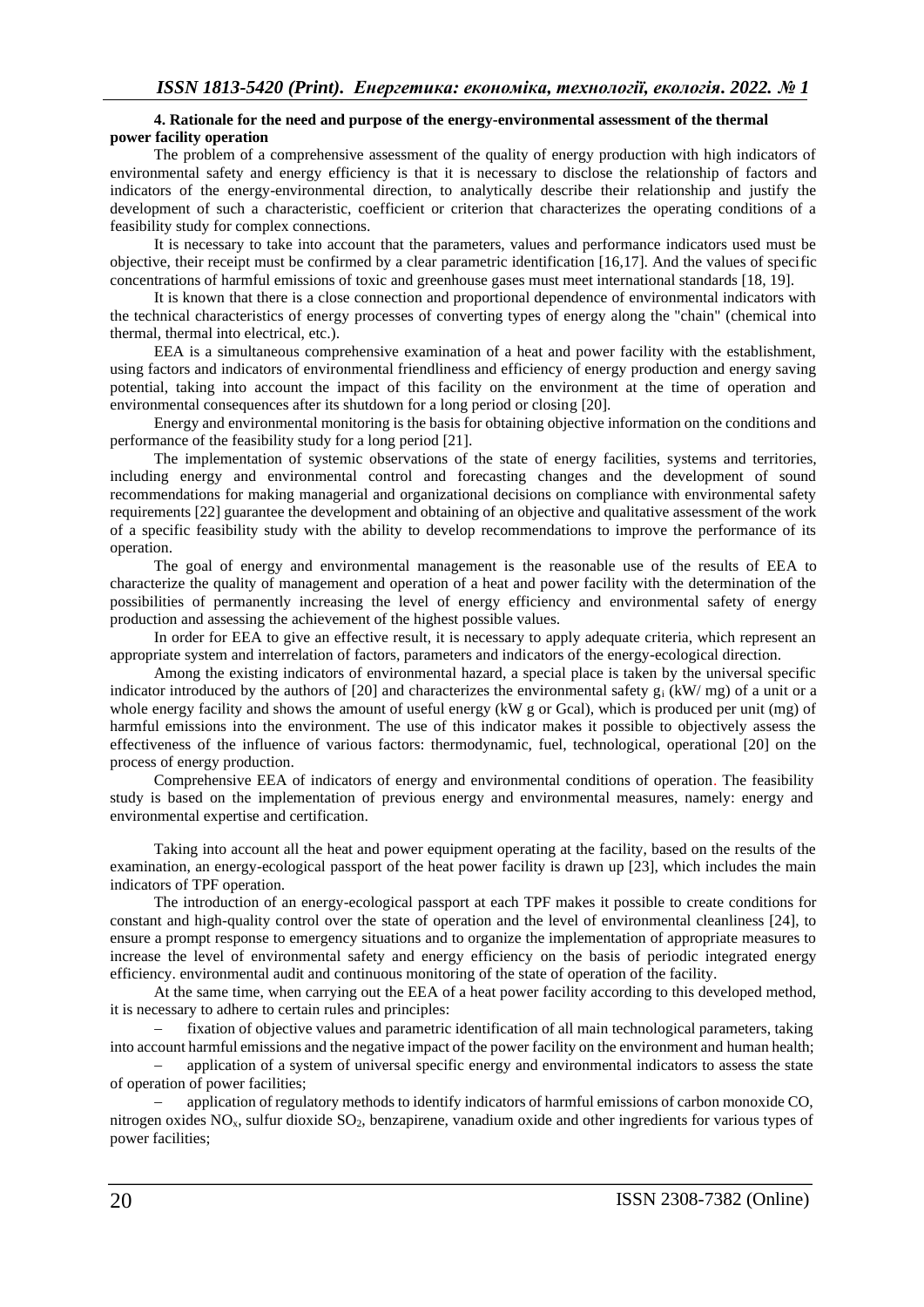application of the values of maximum permissible emissions of harmful substances, established concentrations and volumes of emissions of pollutants, technological standards of permissible emissions, hazard class of hazardous substances, normalized by the relevant legislative documents.

− EEA objects can be power facilities or systems, the operation of which is accompanied by harmful emissions, potentially capable of negatively affecting the environment and public health.

The method and scheme of the EEA of power facilities must go through all stages in sequence to obtain the necessary objective information according to the algorithm proposed by the authors (Fig. 1), taking into account the data:

− - the type of main power equipment of a given capacity;

− - determination of the thermal characteristics of the fuel and the theoretical composition of combustion products (for example, the main technical and environmental indicators)

− - assessment of the concentration of emissions of harmful substances (particulate matter, sulfur oxides, nitrogen oxides, carbon oxides, vanadium oxide, etc.)

- − estimates of gross and specific environmental indicators;
- − comparison of the obtained data with the permissible values of the corresponding values.



*Fig. 1. General view of the algorithm for conducting an energy-ecological assessment of the operating conditions of a heat-and-power facility*

The implementation of such an algorithm for conducting EEA allows you to reliably analyze the real state of the equipment and the entire power facility.

The energy-environmental assessment of the TPF ends with the calculation of the EEA factor .

The CEEA of a unit (facility)  $\ell$ , based on the technological indicators of the operation of a power plant (power facility), characterizes the qualitative level of the unit's operation efficiency, while simultaneously determining the level of environmental safety:

$$
\varepsilon = \frac{\eta_{6p}}{A},\tag{1}
$$

where: A is the total aggressiveness of flue gases, which is defined as:

$$
A = \prod_{i=1}^{n} a_i
$$
\n<sup>(2)</sup>

 $\Pi a_i$  – is the product of specific values of aggressiveness of harmful components of harmful emissions, taking into account the general hazard level of flue gas emissions from the facility;

 $a_i$  – is the specific value of the aggressiveness of the harmful emission, which takes into account the hazard class and the maximum permissible concentration in the air of the working area, as well as the harmful emission.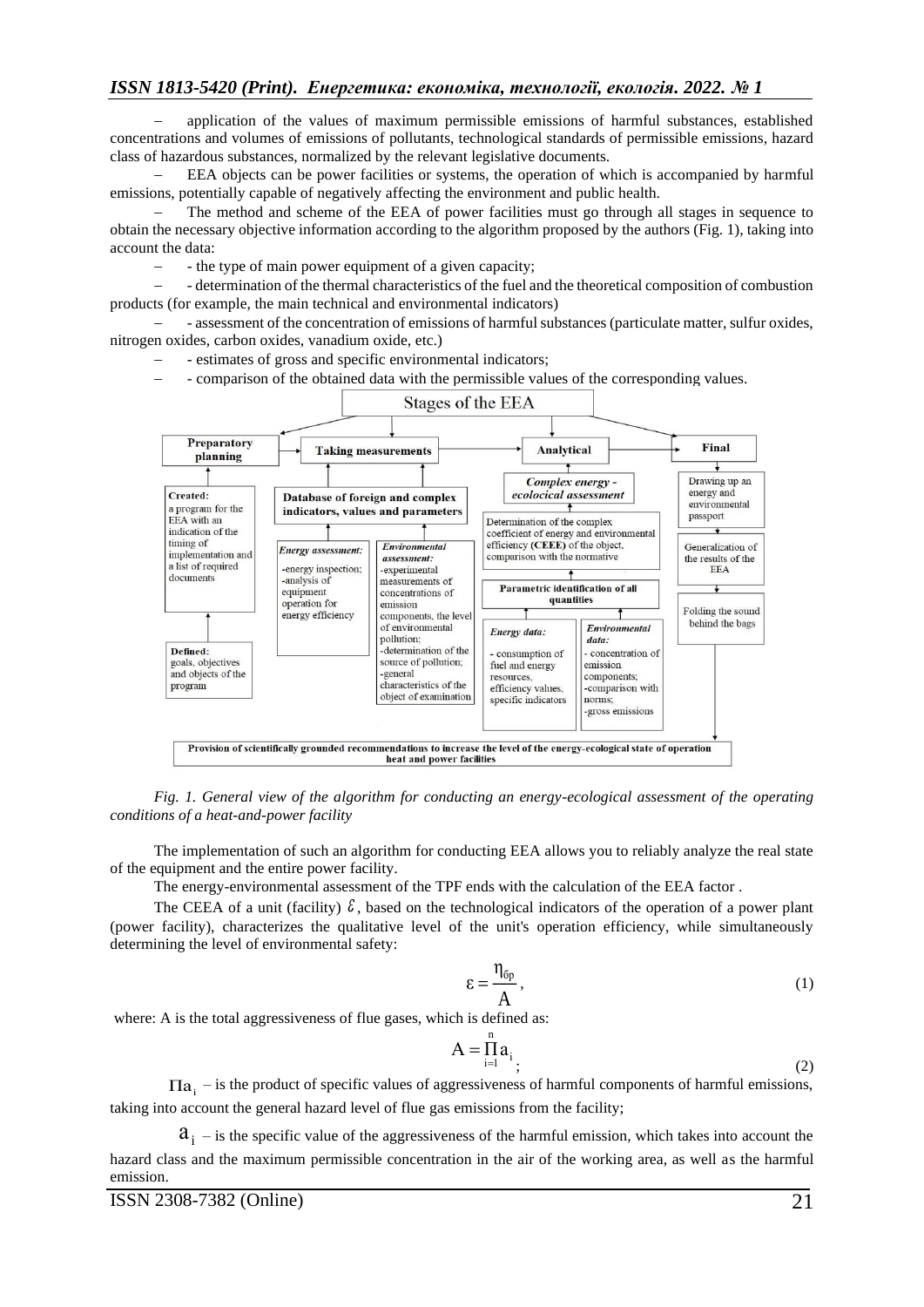The higher the value of ai, the more dangerous this component is in the composition of flue gases. The size  $a_i$  is determined by the formula:

$$
a_{i} = \frac{C_{i_{\alpha=1}}}{j_{i}} + 1, \tag{3}
$$

where:  $C_i$ <sub>i<sub>a-1</sub></sub> – is the mass concentration of the harmful component in the exhaust flue gases with an excess air ratio αн equal to unity, which is defined as the ratio of the amount of air entering the installation to its amount required for complete combustion of the fuel (  $\alpha_{_{\rm H}}\!=\!1$  ) [22];

 $j_i$  – is the concentration of harmful emissions, which is determined as the product of the hazard class of the flue gas component and the maximum permissible concentration (MPC) according to the formula:

$$
\mathbf{j_i} = \mathbf{k_i} \cdot \mathbf{MPC},\tag{4}
$$

where  $\rm k_{i}$  – component hazard class (Table 1).

*Table 1. MPC value for pollutants in the working area with hazardous substances*

| Pollutant, formula               | <b>MPC</b><br>(mg/m <sup>3</sup> ) | Hazard<br>Class |
|----------------------------------|------------------------------------|-----------------|
| Sulphur dioxide SO <sub>2</sub>  | 10,0                               | $\mathfrak{D}$  |
| Carbon monoxide CO               | 20                                 | 4               |
| Nitrogen dioxide NO <sub>2</sub> | $\overline{2}$                     | 3               |
| Nitrogen oxide NO                | 5                                  | 3               |
| Benzapiren                       | 0,00015                            |                 |
| Vanadium oxides                  | 0,002                              |                 |

The hazard class of harmful emissions  $(k<sub>i</sub>)$  is an indicator that characterizes the degree of danger to humans of substances that pollute the atmospheric air. Waste hazard class is established depending on the content of highly toxic substances in them by calculation method or according to the list of wastes given in the State Waste Classifier.

The mass concentration of a component with an air excess factor equal to one (  $\alpha_{\text{H}} = 1$  ) is determined by the formula [22]

$$
C_{i_{\alpha=1}} = C_i \cdot h \tag{5}
$$

where:  $C_i$  – is the mass concentration of the component, measured by the device, mg / m<sup>3</sup>; h – is the dilution factor of combustion products, determined by the formula:

$$
h = \frac{NO_2^{\max}}{NO_2 + CO_2 + CH_4},\%
$$
 (6)

where:  $NO_2^{\text{max}} = 11,8\%$  - is the maximum allowable volumetric content of triatomic gases in dry combustion products in the absence of chemical and mechanical incompleteness of combustion and  $\alpha_{_\mathrm{H}}=1$ ;  $\rm NO_{2-}$  is the volumetric content of triatomic gases in dry combustion products, measured by the last heating surface by a gas analyzer, %;  $\text{CH}_4$  - is the methane concentration in combustion products, measured by the last heating surface with a gas analyzer,% [22]. To determine  $\varepsilon$  in formula (1), the value  $\eta_{gr}$  is introduced - the gross efficiency (%), which is determined by the inverse balance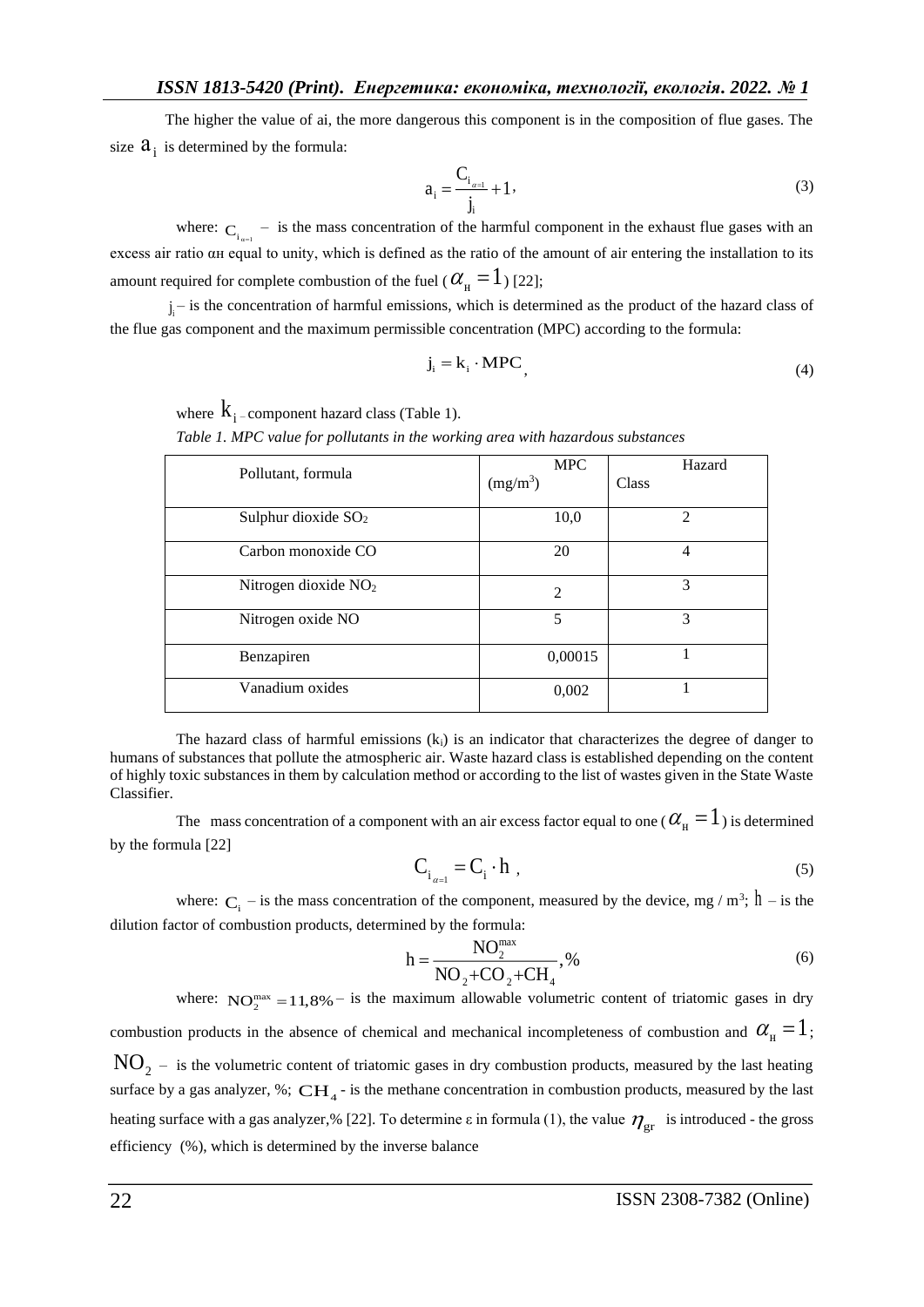$$
\eta_{\rm gr} = 100 - \sum q,\tag{7}
$$

where:  $\sum q - i s$  the sum of heat losses (%), determined by the formula:

$$
\sum q = q_2 + q_3 + q_5,
$$
 (8)

where:  $q_2$  – heat loss with exhaust gases, %;  $q_3$ – heat loss with chemical undershoot, %;  $q_5$ – heat loss through the outer surfaces of the boiler, %.

Units of value 1 in the formula (3) introduced to prevent formation of incorrect critical value, in cases when there are no emissions of certain components and values  $\mathbf{C}_{\mathbf{i}_{\alpha=1}}=0$  .

Thus, the following values of the main quantities characterizing energy efficiency and environmental safety have been introduced into the EEA.

The last of them includes the meaning and influence of the toxicity class, concentration and aggressiveness of the release.

The higher the value of the EEA, the higher the quality of the energy-ecological operation of the facility, the higher the level of energy efficiency (high efficiency) and environmental cleanliness (low values of specific concentrations of harmful emissions) [25].

In fact, CEEA  $\mathcal{E}$  is an indirect value that characterizes the profitability and environmental feasibility of operating equipment or a power facility in conditions of limiting its impact on the environment. The use of economic levers to solve the problem of increasing the energy and environmental efficiency of energy production is a relevant and appropriate tool [26].

In order to assess the real state of the facilities in operation and compare them with the passport values

of the main energy and environmental characteristics, it is advisable to calculate the normalized CEEA  $\mathcal{E}^{\mathbb{n}}$  of units and installations according to the formula:

$$
\mathcal{E}^{\mathbf{n}} = \frac{\eta_{\text{op}}}{A^{\mathbf{n}}}.
$$
\n(9)

The normalized value of the CEEA will allow real-time operation of the facility to monitor the main characteristics of the operation and compare different types of units. The higher the value of the normalized CEEA

 $(\epsilon^n)$ , the more efficient and environmentally safe this energy facility is considered for energy production.

#### **5. Results of a comprehensive energy and environmental assessment of real energy facilities**

At the initial stage of the EEA of real power plants and facilities, it is advisable to determine the

normalized value of the EEA coefficient  $\mathcal{E}^{\text{n}}$ .

For this purpose, we use the concentrations and aggressiveness of emissions established in Ukraine by the relevant regulatory document (Table 2).

| boiler [27]                                            |                                                             |                                                                           |                                                                                                                                   |     |                                                         |    |  |  |  |  |
|--------------------------------------------------------|-------------------------------------------------------------|---------------------------------------------------------------------------|-----------------------------------------------------------------------------------------------------------------------------------|-----|---------------------------------------------------------|----|--|--|--|--|
| Source of<br>education name.<br>brand, type of<br>fuel | Pollutant (name)                                            | Maximum mass<br>concentration of<br>pollutants<br>substances.<br>$mg/m^3$ | Technological standard<br>of permissible<br>emissions in<br>accordance with the<br>legislation of different<br>countries, $mg/m3$ |     | Approved<br>maximum<br>permissible<br>emission, $mg/m3$ |    |  |  |  |  |
|                                                        |                                                             |                                                                           | Ukraine                                                                                                                           | EU  | Ukraine                                                 | EU |  |  |  |  |
| Gas fired boiler                                       | Nitrogen oxides (in<br>terms of nitrogen<br>$dioxide NOx$ ) | 700                                                                       | 150                                                                                                                               | 150 | 500                                                     |    |  |  |  |  |
|                                                        | Carbon monoxide CO                                          | 200                                                                       | 250                                                                                                                               | 100 | 200                                                     |    |  |  |  |  |

*Table 2. Established concentrations and volumes of pollutant emissions discharged from the gaseous fuel boiler [27]*

According to the passport data, the efficiency value for power boilers KVGM-100, KVGM-10, PTVM-180 are equal respectively 93%, 92%, 88,8%.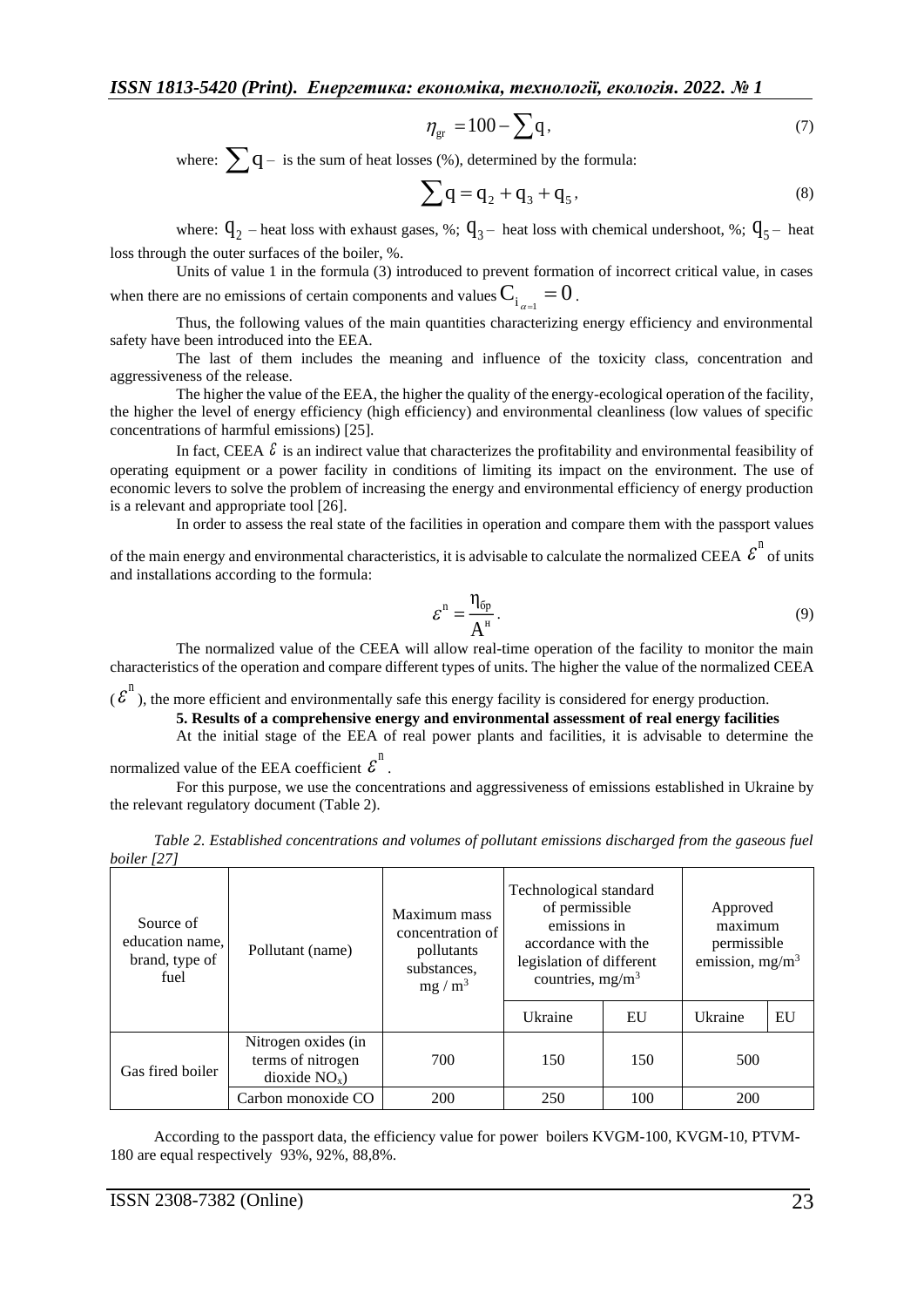The determination of the permitted concentration of hazardous emissions is carried out according to the formula (4) using the values of the Table 2:

$$
j_{\text{NO}_x} = 2 \cdot 3 = 6 \text{ mg/m}^3
$$
,  
 $j_{\text{CO}} = 4 \cdot 20 = 80 \text{ mg/m}^3$ .

Determination of the specific standardized value of the aggressiveness of harmful emissions is carried out using the data in Table 2 and formula 3

$$
a_{\text{no}_x}^{\text{II}} = \frac{500}{6} + 1 = 84,3,
$$
  

$$
a_{\text{co}}^{\text{II}} = \frac{200}{80} + 1 = 3,5.
$$

The general standardized aggressiveness of flue gas emission according to the formula (4) is:

$$
A^H = 84, 3 \cdot 3, 5 = 295, 16.
$$

To determine the normalized value of the CEEA for boiler units of various types, we use the formula (9):

$$
\varepsilon_{\text{KVGM-10}}^n = \frac{92}{295,16} = 0,311,
$$
  

$$
\varepsilon_{\text{KVGM-100}}^n = \frac{93}{295,16} = 0,315,
$$
  

$$
\varepsilon_{\text{PTVM-180}}^n = \frac{88,8}{295,16} = 0,30.
$$

From Table 3, it can be seen that the normalized value of the CEEA  $\epsilon^n$  for various types of boilers is almost the same, since for all of them the same MPC values for the emission components are set. Minor differences in the СEEA values of different boilers are influenced by different values of the efficiency rating data.

The results of determining the CEEA for boilers of various types are presented in Table 3.

| No             | <b>Boiler</b><br>type          | Permitted<br>concentration<br>of harmful<br>emissions, $j_i$ ,<br>$mg/m^3$ |    | MPC,<br>$mg/m^3$ |     | Specific value<br>of emission<br>aggressiveness,<br>a |          | Boiler<br>efficiency<br>rating, % | General<br>aggressi-<br>veness, A | Norma-<br>lized<br><b>CEEA</b><br>value |
|----------------|--------------------------------|----------------------------------------------------------------------------|----|------------------|-----|-------------------------------------------------------|----------|-----------------------------------|-----------------------------------|-----------------------------------------|
|                |                                | NO <sub>x</sub>                                                            | CO | NO <sub>x</sub>  | CO  | NO <sub>x</sub>                                       | $\rm CO$ |                                   |                                   | $\boldsymbol{\varepsilon}^{\mathrm{n}}$ |
| $\mathbf{1}$   | KVGM-10                        | 6                                                                          | 80 | 500              | 200 | 84,33                                                 | 3,5      | 92                                | 295,16                            | 0,311                                   |
| $\overline{c}$ | KVGM-<br>100                   | 6                                                                          | 80 | 500              | 200 | 84,33                                                 | 3,5      | 93                                | 295,16                            | 0,315                                   |
| $\overline{3}$ | PTVM-<br>180                   | 6                                                                          | 80 | 500              | 200 | 84,33                                                 | 3,5      | 88,8                              | 295,16                            | 0,3                                     |
| $\overline{4}$ | BKZ-160-<br>100PT              | 6                                                                          | 80 | 700              | 250 | 116,7                                                 | 3,13     | 91,8                              | 364,6                             | 0,218                                   |
| 5              | BKZ-220-<br>100 <sub>G</sub> Z | 6                                                                          | 80 | 700              | 250 | 116,7                                                 | 3,13     | 91,15                             | 364,6                             | 0,250                                   |
| 6              | BKZ-210-<br>140PT              | 6                                                                          | 80 | 700              | 250 | 116,7                                                 | 3,13     | 91,5                              | 364,6                             | 0,251                                   |

*Table 3. Standardized CEEA values for power boilers of various types*

24ISSN 2308-7382 (Online)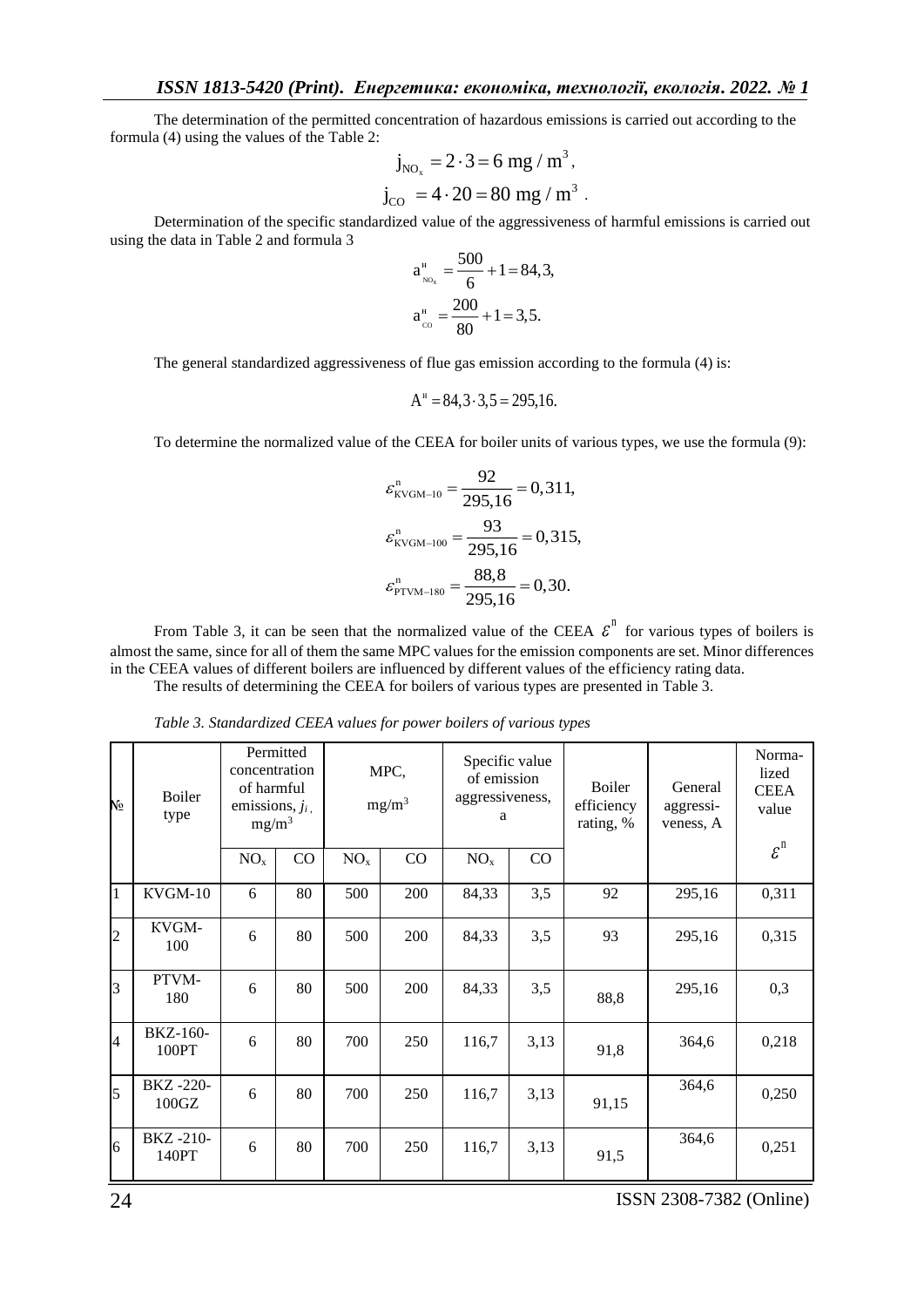**Conclusions.** The methodology proposed by the authors for conducting a comprehensive EEA of heat and power facilities allows for systemic surveys of the operating conditions of existing power facilities and those that are being designed.

The developed algorithm for the implementation of EEA makes it possible to determine the CEEA  $\delta$  of real units and objects with an analysis of the possibility of implementing measures to increase their efficiency and environmental safety through the introduction of new methods and technologies during their reconstruction or modernization.

The proposed method is also universal from the point of view of international application, since it allows you to research, analyze and recommend the best ways to implement measures to improve the energy and environmental performance of any heat and power facilities. At these facilities, heat and power equipment of various thermal and electrical capacities of any origin and technology is used, such as steam turbine units of thermal power plants, combined heat and power plants, boiler houses, gas turbine and combined cycle plants, cycles using renewable energy sources, and the like.

In the work on the developed methodology, the normalized СEEA was determined with the definition of the following features:

- the lower the concentration of harmful components in the flue gases and the higher the efficiency, the higher the value of the complex CEEA  $(\mathcal{E})$ 

-the normalized value of the complex CEEA  $\epsilon^{n}$  for boilers of the type KVGM-10, KVGM-100, PTVM-180 are equal to  $\mathcal{E}_{KVGM-10}^{n}$  =0,311;  $\mathcal{E}_{KVGM-100}^{n}$  =0,315;  $\mathcal{E}_{PYKM-180}^{n}$  =0,30, characterizing the general possibility of improving the indicators of energy-ecological efficiency of energy production.

The implementation of a comprehensive EEA at energy facilities allows to objectively assess the energy efficiency of TPF use, determine the environmental aspects of the impact of energy systems and develop an optimal development strategy for the facility.

The results obtained lay the foundation for the transition to a new level of energy conservation management at energy facilities. This approach creates conditions for improving the quality of equipment operation, ensuring the implementation of objective monitoring of a set of parameters and technical and economic indicators of the operation of energy production facilities, their real state and optimization of overhaul periods with lengthening the motor resource of facilities [26].

#### **References**

1. Anser, M.K., Iqbal, W., Ahmad, U.S. *et al.* (2020) Environmental efficiency and the role of energy innovation in emissions reduction. Environ Sci Pollut Res, 27, 29451–29463[. https://doi.org/10.1007/s11356-020-](https://doi.org/10.1007/s11356-020-09129-w) [09129-w.](https://doi.org/10.1007/s11356-020-09129-w)

2. Srivastava, R.K. (2020) Impacts of Sustainable Energy Resource Use on the Health of the Environment. In: Gothandam K., Ranjan S., Dasgupta N., Lichtfouse E. (eds) Environmental Biotechnology, 1, 145-180. [https://doi.org/10.1007/978-3-030-38192-9\\_6.](https://doi.org/10.1007/978-3-030-38192-9_6)

3. Abdeen, M. O. (2009) Energy use and environmental impacts: A general review. Journal of Renewable and Sustainable Energy, 1, 53-101[. https://doi.org/10.1063/1.3220701.](https://doi.org/10.1063/1.3220701)

4. Balat, М. (2005). Usage of Energy Sources and Environmental Problems. Energy exploration & exploitation, 23 (2), 141–168. [https://doi.org/10.1260/0144598054530011.](https://doi.org/10.1260%2F0144598054530011)

5. Varlamov G.B., Lyubchik G.N. Ispolzovanie metodov tehnologicheskogo predvideniya dlya analiza resursnyh i ekologicheskih problem energopotrebleniya. / V kn. "Innovacionnoe razvitie toplivno energeticheskogo kompleksa: problemy i vozmozhnosti." Pod obshej redakciej Voronovskogo G.K., Nedina I.V. K.: Znaniya Ukrainy. – 2004. – S.55-63.

6. Denisyuk, S.P., Vasilenko, V.I. (2016) Energetichni, ekonomichni ta ekologichni pokazniki energoefektivnosti. Energetika: ekonomika, tehnologiyi, ekologiya, 1, 33-44. URL: https://ela.kpi.ua/handle/123456789/16591.

7. Paul Breeze (2018). Chapter 9 - The Environmental Impact of Energy Storage Technologies, Power System Energy Storage Technologies, 79-84[. https://doi.org/10.1016/B978-0-12-812902-9.00009-2.](https://doi.org/10.1016/B978-0-12-812902-9.00009-2)

8. Varlamov, G., Romanova, K., Nazarova, I., Dashchenko, O., Kapustiansky, A. (2017). Improvement of energy efficiency and environmental safety of thermal energy through the implementation of contact energy exchange processes. Archives of Thermodynamics, 38 (4) , 127-137. *doi*[: https://doi.org/10.1515/aoter-2017-0028.](https://doi.org/10.1515/aoter-2017-0028)

9. Varlamov, G., Romanova, K., Daschenko, O., Ocheretyanko, M., Kasyanchuk, S. (2016). The use of contact heat generators of the new generation for heat production. Eastern-European Journal of Enterprise Technologies, 6 (1 (84)), 52–58. doi:<https://doi.org/10.15587/1729-4061.2016.86088>

10. Rozporyadzhennya Kabinetu Ministriv Ukrayini «Pro shvalennya Energetichnoyi strategiyi Ukrayini na period do 2035 roku Bezpeka, energoefektivnist, konkurentospromozhnist». URL: https://zakon.rada.gov.ua/go/605-2017-%D1%80.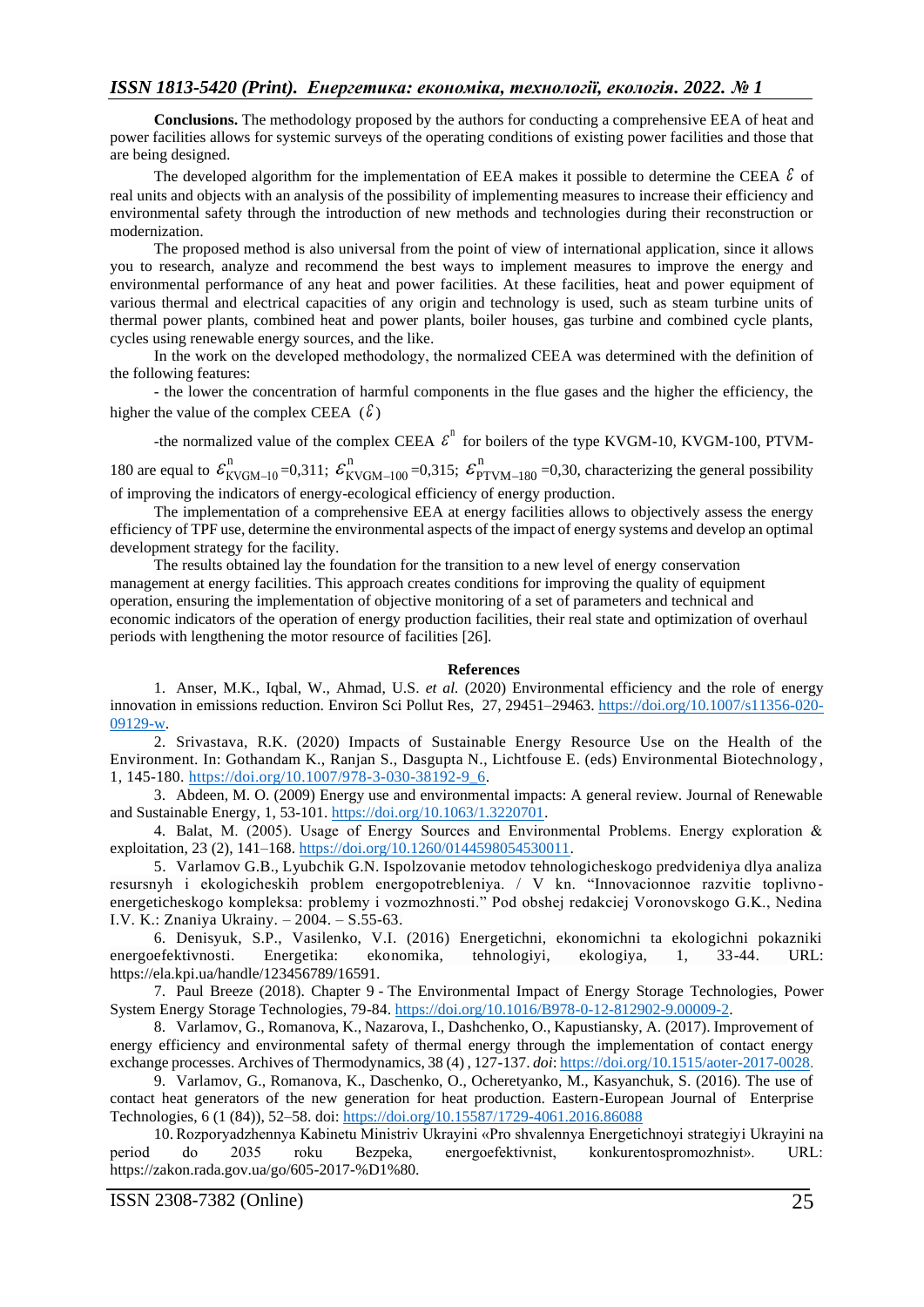11. Kapustyanskyi A., Varlamov G. Analysis of the fuel and energy complex of Ukraine/ Scientific Journal of the Ternopil National Technical University, 2016, № 3 (83)р.144-153. URL: http://elartu.tntu.edu.ua/handle/123456789/18476

12. Aparicio, J., Kapelko, M., Zofío J. (2020). The measurement of environmental economic inefficiency with pollution-generating technologies. Resource and energy economics, 62, 101185 doi: [https://doi.org/10.1016/j.reseneeco.2020.101185.](https://doi.org/10.1016/j.reseneeco.2020.101185)

13. Labandeira, X., Labeaga, J.M., Linares, P.López-Otero X. (2020) The impacts of energy efficiency policies: Meta-analysis, [Energy Policy,](https://www.sciencedirect.com/science/journal/03014215) 147, 111790. doi: [https://doi.org/10.1016/j.enpol.2020.111790.](https://doi.org/10.1016/j.enpol.2020.111790)

14. Emre Gençer, Sarah Torkamani, Ian Miller, Tony Wenzhao Wu , Francis O'Sullivana Sustainable energy system analysis modeling environment: Analyzing life cycle emissions of the energy transition. [Applied Energy,](https://www.sciencedirect.com/science/journal/03062619) 277 (1), 115550. doi: [https://doi.org/10.1016/j.apenergy.2020.115550.](https://doi.org/10.1016/j.apenergy.2020.115550)

15. Belyaev Yu.M. Kriterii ekologo-ekonomicheskoj effektivnosti energeticheskih tehnologij // Promyshlennaya energetika.–2003.–№ 8.–S.39–44.

16. Varlamov G., Pryimak K. Technology of comprehensive parametric diagnostics of power facility operating condition // Innovations and Technologies News,  $2014. - N<sub>2</sub>1. - C. 3-9.$ 

17. Pryimak K.O., Varlamov G.B, Dashchenko O.P. Increasing energy and environmental efficiency and reliability of power equipment by comprehensive monitoring its actual state // Electromechanical and energy saving systems,  $2015. - N<sub>2</sub>2/2015$  (30). – pp. 138 - 146.

18. Directive 2008/50/eU of the European Parliament and of the Council on Ambient Air Guality and Cleaner Air for Europe. URL: [https://www.legislation.gov.uk/eudr/2008/50/contents.](https://www.legislation.gov.uk/eudr/2008/50/contents)

19. Directive 2010/75/EU of the European Parliament and of the Council on Industrial Emissions of 24 November 2010 (integrated pollution prevention and control - IED). URL: [https://www.legislation.gov.uk/eudr/2010/75/contents.](https://www.legislation.gov.uk/eudr/2010/75/contents)

20. Lyubchik G.N., Varlamov G.B. Faktory, parametry i pokazateli ekobezopasnosti energeticheskih obektov // Ekotehnologii i resursosberezhenie.–2001. – №2 – S. 53-59.

21. Varlamov G.B. Ocinka negativnogo vplivu ta koncepciya energo-ekologichnogo monitoringu palivospalyuvalnih energoob'yektiv // Ekotehnologii i resursosberezhenie.–2001.–№ 4.–S.66-70.

22. Galuzevij kerivnij dokument 34.02.305––2002. «Metodika viznachennya vikidiv zabrudnyuvalnih rechovin u atmosferu vid energetichnih ustanovok». URL: [http://eco.com.ua/content/vikidi-zabrudnyuvalnih](http://eco.com.ua/content/vikidi-zabrudnyuvalnih-rechovin-u-atmosferu-vid-energetichnih-ustanovok-metodika)[rechovin-u-atmosferu-vid-energetichnih-ustanovok-metodika.](http://eco.com.ua/content/vikidi-zabrudnyuvalnih-rechovin-u-atmosferu-vid-energetichnih-ustanovok-metodika)

23. Varlamov G.B., Lyubchik G.M., Gorbunov O.V., Martinenko M.P. Metodika ekologichnoyi ekspertizi energoob'yektiv // Regionalnye problemy energosberezheniya v decentralizovannoj teploenergetike. – Kiev. 2000.–S. 173-175.

24. Lyubchik G.N., Varlamov G.B., Serdyuk S.D. Analiz vliyaniya ekspluatacionnyh faktorov na emissiyu NOh i SO v produktah sgoraniya stehiometricheskih gorelok // Energetika i elektrifikaciya.–2001.–№ 11.– S. 43- 48.

25. Varlamov, G., Priymak, E., Olinevich, N., Ocheretyanko, M. (2015). Features of integrated energy assessment of the actual environmental performance of energy facilities. Electromechanical and energy saving systems ,4 (32), 75-81. URL: [http://nbuv.gov.ua/UJRN/emezs\\_2015\\_4\\_11.](http://www.irbis-nbuv.gov.ua/cgi-bin/irbis_nbuv/cgiirbis_64.exe?I21DBN=LINK&P21DBN=UJRN&Z21ID=&S21REF=10&S21CNR=20&S21STN=1&S21FMT=ASP_meta&C21COM=S&2_S21P03=FILA=&2_S21STR=emezs_2015_4_11)

26. Varlamov G.B., Romanova K.O., Czyan Czyanguo, Chzhan Vejce Ekonomichni vazheli yak osnova pidvishennya energo-ekologichnoyi efektivnosti energovirobnictva / Stalij rozvitok — HHI stolittya. Diskusiyi 2020: kolektivna monografiya / Nacionalnij universitet "Kiyevo-Mogilyanska akademiya" / za red. prof. Hlobistova Ye.V. — Kiyiv, 2020. — S.264-272. ISBN: 978-617-7668-22-9. URL: [https://9922dac3-967f-46d7](https://9922dac3-967f-46d7-a171-70a3fd248a04.filesusr.com/ugd/b93fb2_957a0f54aad147918141fadac941e1da.pdf) [a171-70a3fd248a04.filesusr.com/ugd/b93fb2\\_957a0f54aad147918141fadac941e1da.pdf](https://9922dac3-967f-46d7-a171-70a3fd248a04.filesusr.com/ugd/b93fb2_957a0f54aad147918141fadac941e1da.pdf)

27. Order of the Ministry of Environmental Protection of Ukraine N 309 27.06.2006 «Pro zatverdzhennya normativiv granichnodopustimih vikidiv zabrudnyuyuchih rechovin iz stacionarnih dzherel» URL:https://zakon.rada.gov.ua/laws/show/z0912-06#Text

**Г.Б. Варламов**, д-р. техн. наук, проф. ORCID 000-0002-4818-2603

**К.О. Романова**, канд. техн. наук, доц., ORCID 0000-0001-9738-3383

**Чжан Вейцзе**, асп., ORCID 0000-0001-8537-8528

**Цзян Цзяньго**, асп., ORCID 0000-0003-2559-4071

**У Цзунянь**, асп., ORCID [0000-0001-5160-2253](http://orcid.org/0000-0001-5160-2253)

#### **Національний технічний університет України «КПІ ім. Ігоря Сікорського***»* **МЕТОДОЛОГІЧНІ ОСНОВИ КОМПЛЕКСНОЇ ОЦІНКИ ЕФЕКТИВНОСТІ ВИРОБНИЦТВА ЕНЕРГІЇ ЗА ЕНЕРГО-ЕКОЛОГІЧНИМИ ПОКАЗНИКАМИ**

*Авторами запропонована універсальна загальна методика здійснення комплексного енергоекологічного аналізу із визначенням реального стану експлуатації теплоенергетичних об`єктів та обладнання енерговиробництва з використанням ємного універсального коефіцієнту енерго-екологічної ефективності, який дозволяє у комплексі визначати одночасно рівень енергетичної ефективності і*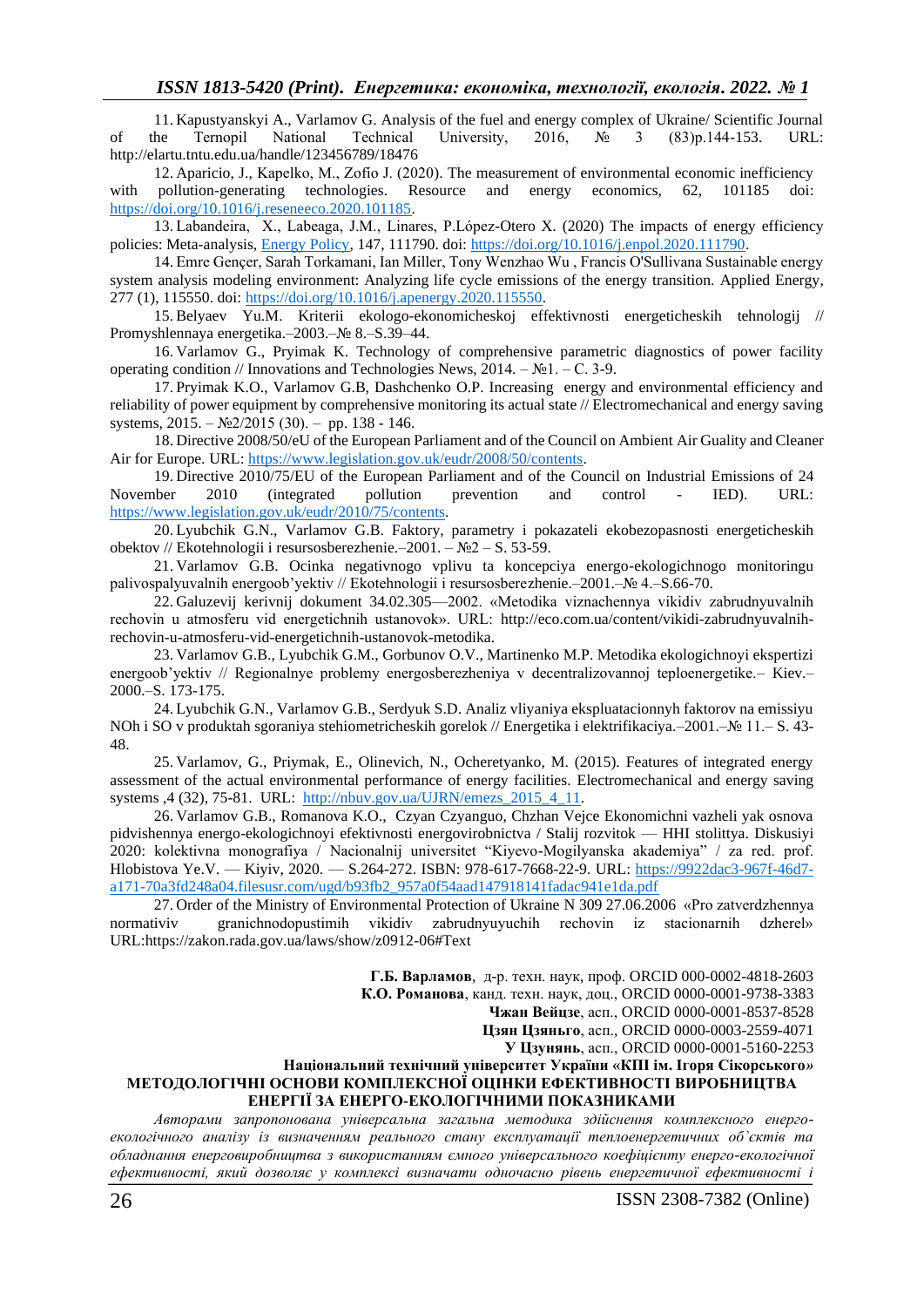*екологічної безпеки виробництва теплової і електричної енергії за показниками та характеристиками роботи устаткування.* 

*Оцінка якісного стану експлуатації конкретних теплоенергетичних об`єктів визначається порівнянням даного коефіцієнту із його нормованим значенням, яке розраховується у відповідності до паспортних даних агрегатів енергоперетворення, нормованих величин емісії шкідливих викидів в атмосферу для конкретного типу теплоенергетичних агрегатів, значень гранично-допустимих концентрацій забруднюючих речовин робочої зони та класу небезпеки цих шкідливих речовин.*

*За даною методикою проведення комплексного енерго-екологічного аналізу енергетичних об`єктів можливо порівнювати різні за конструктивними, тепловими, екологічними і іншими масштабними характеристиками теплоенергетичні цикли, об`єкти, установки, агрегати та інше теплоенергетичне обладнання.*

*Використання методики продемонстровано на прикладі розрахунку коефіцієнту енерго-екологічної ефективності для енергетичних котлів різної потужності.*

**Ключові слова:** *енергетичний об'єкт, методологія, комплексна оцінка, екологічна безпека, енергоефективність, надійність експлуатації.*

#### **Список використаної літератури**

1. Anser, M.K., Iqbal, W., Ahmad, U.S. *et al.* (2020) Environmental efficiency and the role of energy innovation in emissions reduction. Environ Sci Pollut Res, 27, 29451–29463[. https://doi.org/10.1007/s11356-020-](https://doi.org/10.1007/s11356-020-09129-w) [09129-w.](https://doi.org/10.1007/s11356-020-09129-w)

2. Srivastava, R.K. (2020) Impacts of Sustainable Energy Resource Use on the Health of the Environment. In: Gothandam K., Ranjan S., Dasgupta N., Lichtfouse E. (eds) Environmental Biotechnology, 1, 145-180 doi: [https://doi.org/10.1007/978-3-030-38192-9\\_6.](https://doi.org/10.1007/978-3-030-38192-9_6)

3. Abdeen, M. O. (2009) Energy use and environmental impacts: A general review. Journal of Renewable and Sustainable Energy, 1, 53-101[. https://doi.org/10.1063/1.3220701.](https://doi.org/10.1063/1.3220701)

4. Balat, М. (2005). Usage of Energy Sources and Environmental Problems. Energy exploration & exploitation, 23 (2), 141–168. [https://doi.org/10.1260/0144598054530011.](https://doi.org/10.1260%2F0144598054530011)

5. Варламов Г.Б., Любчик Г.Н. Использование методов технологического предвидения для анализа ресурсных и экологических проблем энергопотребления. / В кн. "Инновационное развитие топливноэнергетического комплекса: проблемы и возможности." Под общей редакцией Вороновского Г.К., Недина И.В. К.: Знания Украины. – 2004. – С.55-63

6. Денисюк, С.П., Василенко, В.І. (2016) Енергетичні, економічні та екологічні показники енергоефективності. Енергетика: економіка, технології, екологія, 1, 33-44 URL: https://ela.kpi.ua/handle/123456789/16591.

7. Paul Breeze (2018). Chapter 9 - The Environmental Impact of Energy Storage Technologies, Power System Energy Storage Technologies, 79-84[. https://doi.org/10.1016/B978-0-12-812902-9.00009-2.](https://doi.org/10.1016/B978-0-12-812902-9.00009-2)

8. Varlamov, G., Romanova, K., Nazarova, I., Dashchenko, O., Kapustiansky, A. (2017). Improvement of energy efficiency and environmental safety of thermal energy through the implementation of contact energy exchange processes. Archives of Thermodynamics, 38 (4) , 127-137. *doi*[: https://doi.org/10.1515/aoter-2017-0028.](https://doi.org/10.1515/aoter-2017-0028)

9. Varlamov, G., Romanova, K., Daschenko, O., Ocheretyanko, M., Kasyanchuk, S. (2016). The use of contact heat generators of the new generation for heat production. Eastern-European Journal of Enterprise Technologies, 6 (1 (84)), 52–58. doi:<https://doi.org/10.15587/1729-4061.2016.86088>

10. Про схвалення Енергетичної стратегії України на період до 2035 року "Безпека, енергоефективність, конкурентоспроможність" : Розпорядження Кабінету Міністрів України; Стратегія від 18.08.2017 № 605-р // База даних «Законодавство України» / Верховна Рада України. URL: https://zakon.rada.gov.ua/go/605-2017-%D1%80 (дата звернення: 10.03.2021).

11. Kapustyanskyi A., Varlamov G. Analysis of the fuel and energy complex of Ukraine/ Scientific Journal of the Ternopil National Technical University, 2016, № 3 (83)р.144-153. URL: http://elartu.tntu.edu.ua/handle/123456789/18476

12. Aparicio, J., Kapelko, M., Zofío J. (2020). The measurement of environmental economic inefficiency with pollution-generating technologies. Resource and energy economics, 62, 101185 doi: [https://doi.org/10.1016/j.reseneeco.2020.101185.](https://doi.org/10.1016/j.reseneeco.2020.101185)

13. Labandeira, X., Labeaga, J.M., Linares, P.López-Otero X. (2020) The impacts of energy efficiency policies: Meta-analysis, [Energy Policy,](https://www.sciencedirect.com/science/journal/03014215) 147, 111790. doi: [https://doi.org/10.1016/j.enpol.2020.111790.](https://doi.org/10.1016/j.enpol.2020.111790)

14. Emre Gençer, Sarah Torkamani, Ian Miller, Tony Wenzhao Wu , Francis O'Sullivana Sustainable energy system analysis modeling environment: Analyzing life cycle emissions of the energy transition. [Applied Energy,](https://www.sciencedirect.com/science/journal/03062619) 277 (1), 115550. doi: [https://doi.org/10.1016/j.apenergy.2020.115550.](https://doi.org/10.1016/j.apenergy.2020.115550)

15. Беляев Ю.М. Критерии эколого-экономической эффективности энергетических технологий // Промышленная энергетика.–2003.–№ 8.–С.39–44.